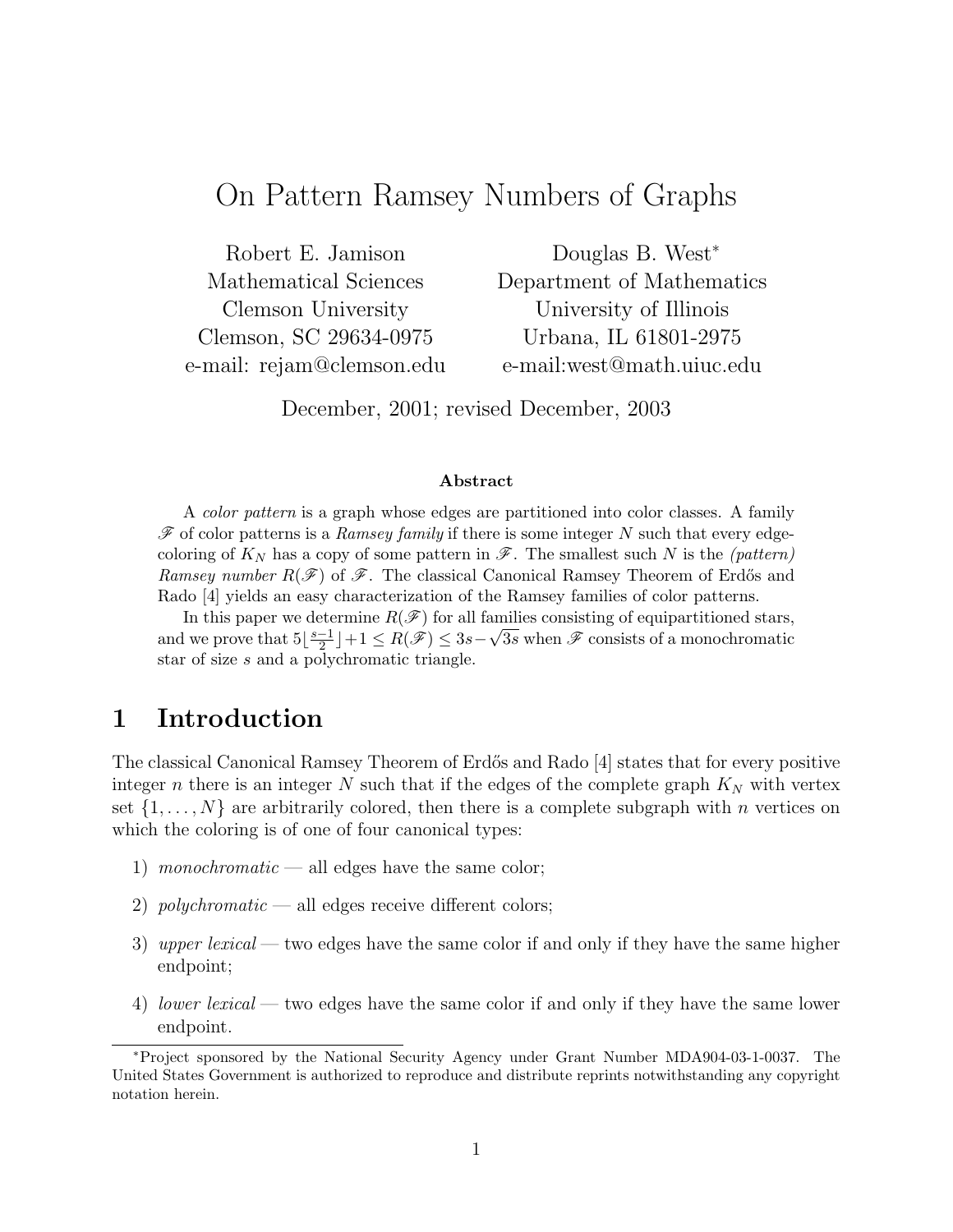(See [11] for bounds on the smallest such  $N$ .)

The notions of upper and lower lexical are defined with respect to a fixed vertex ordering. They can be combined by loosening them somewhat. Let an edge-coloring of a graph be lexical if there is some linear ordering of the vertices so that two edges have the same color if and only if they have the same lower endpoint. The classical Canonical Ramsey Theorem considers one ordering and its reverse specified in advance. In the following formally weaker version, the ordering can be obtained afterwards in terms of the coloring.

For every  $p \in \mathbb{N}$ , there exists  $N \in \mathbb{N}$  such that every edge-coloring of  $K_N$ contains a monochromatic, a polychromatic, or a lexically colored  $K_p$ .

The minimum such N may be smaller for this formulation than in the classical case. The weaker formulation plays a pivotal role for the theory developed here and is itself an example of the kind of theorem we prove.

We define a *color pattern* to be a graph with a partition of its edges into color classes. A color pattern G contains a color pattern H if H can be expressed as a subgraph of  $G$  in such a way that two edges in  $H$  have the same color in  $H$  if and only if their images in  $G$ have the same color in G. We then say that H is a subpattern of G. We use  $V(G)$  and  $E(G)$ for the vertex set and edge set of a pattern  $G$ . The number of vertices is the *order* of  $G$ , denoted by  $n(G)$ . The number of edges is the *size* of G, denoted by  $e(G)$ .

A family  $\mathscr F$  of color patterns is a *Ramsey family* if for some integer N every edge-coloring of  $K_N$  contains a pattern in  $\mathscr{F}$ . The smallest such N is the (pattern) Ramsey number  $R(\mathscr{F})$  of  $\mathscr{F}$ . The second version of the Canonical Ramsey Theorem above says that the three-pattern family consisting of a monochromatic complete graph  $K_p^{mono}$ , a polychromatic complete graph  $K_p^{poly}$ , and a lexically colored complete graph  $K_p^{lex}$  is a Ramsey family.

The canonical Ramsey theorem immediately implies the following characterization of Ramsey families of color patterns.

**Theorem 1.1** A family of color patterns is a Ramsey family if and only if it contains a monochromatic pattern, a polychromatic pattern, and a lexical pattern.

*Proof.* Let  $\mathscr F$  be a Ramsey family with pattern Ramsey number N. The properties "monochromatic", "polychromatic", and "lexical" are hereditary in the sense that every subpattern of a pattern with one of these properties also has that property. By considering in turn monochromatic, polychromatic, and lexical colorings of  $K_N$ , we see that  $\mathscr F$  must contain a pattern of each type.

Conversely, suppose that  $\mathscr F$  contains a monochromatic pattern M, a polychromatic pattern P, and a lexical pattern L. Let  $p = \max\{n(M), n(P), n(L)\}\$ . By the Canonical Ramsey Theorem, there exists N such that every edge-coloring of  $K_N$  contains a canonically colored  $K_p$ . Consider an edge-coloring of  $K_N$ . If it contains a monochromatic or polychromatic  $K_p$ , then it contains M or P.

More care is needed when  $K_N$  contains a lexical  $K_p$ . The lexical coloring of  $K_p$  is relative to some linear order  $\prec_1$  on  $V(K_p)$ . Similarly, the lexical coloring of L assumes a linear order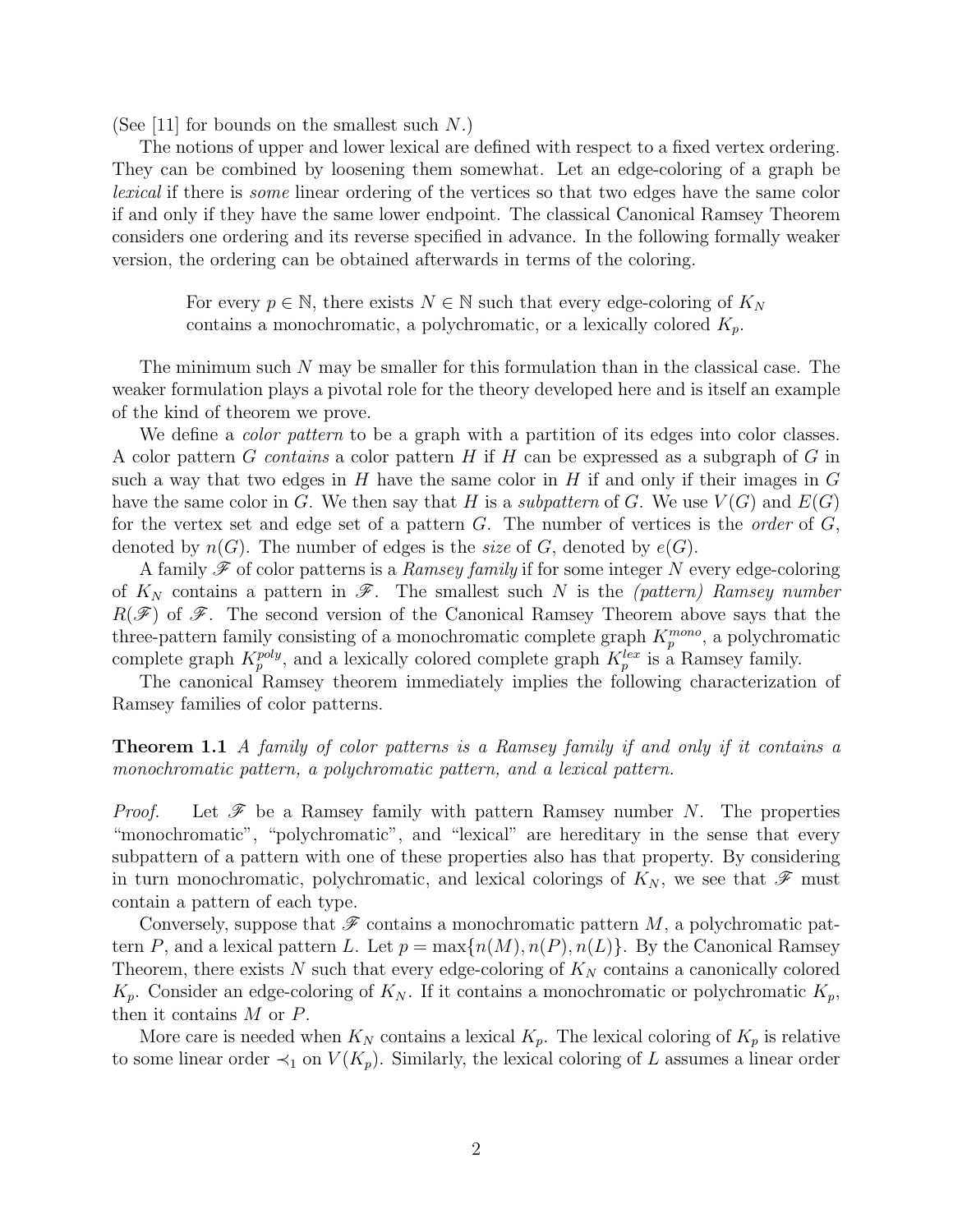$\prec_2$  on  $V(L)$ . Having L as a subpattern requires an order-preserving injection of  $V(L)$  into  $V(K_p)$ . Since both orders are linear and  $p \geq n(L)$ , such an injection exists.

In [6] it is shown that lexical colorings can be recognized in time that is linear in the number of edges. The same is obviously true for monochromatic and polychromatic patterns, so Ramsey families of color patterns can be recognized in linear time.

There is no requirement that the monochromatic, polychromatic, and lexical patterns in a Ramsey family be different. The only pattern that is both monochromatic and polychromatic is a single edge. Since every color class in a lexical pattern is a star, it follows that monochromatic stars are the only patterns that are both monochromatic and lexical. The essential content of Proposition 2.1 in [7] is that the only patterns that are both polychromatic and lexical are polychromatic forests.

Hence a family consisting of two patterns is Ramsey if and only if it consists of a monochromatic star  $(K_{1,s}^{mono})$  and any polychromatic pattern or consists of a polychromatic forest and any monochromatic pattern. The pattern Ramsey numbers of such families are called *constrained Ramsey numbers* in [7]. When  $\mathscr F$  consists of a monochromatic G and a polychromatic star of size  $t$ , the pattern Ramsey number is the minimum  $N$  such that every edge-coloring of  $K_N$  with fewer than t colors at each vertex has a monochromatic G; studied in [5], this is called the local Ramsey number of G. Using local Ramsey numbers, [7] obtained a recursive bound on  $R(\mathscr{F})$  when  $\mathscr{F}$  consists of a monochromatic G and a polychromatic tree. In particular, when  $\mathscr F$  consists of monochromatic and polychromatic patterns on a single tree T, [7] obtained an upper bound that is cubic in the size of  $T$  ([2] proved a quartic upper bound, and it is conjectured that the truth is quadratic).

Other papers on Ramsey numbers for families consisting of a monochromatic G and a polychromatic H include [3, 9, 10]. These authors studied  $R(K_{1,s}^{mono}, P_n^{poly}), R(P_m^{mono}, P_n^{poly}),$ and  $R(K_n^{mono}, P_4^{poly})$  and made remarks about  $R(G^{mono}, H^{poly})$  like those above.

In this paper we continue the study of pattern Ramsey numbers for specific families. In Section 3 we study the family consisting of a monochromatic star and a polychromatic triangle. Here the general result is  $5\left\lfloor \frac{s-1}{2} \right\rfloor$  $\lfloor \frac{-1}{2} \rfloor + 1 \leq R(K_{1,s}^{mono}, K_3^{poly}) \leq 3s - \sqrt{3s}$ . The lower bound is exact for  $s \in \{3, 5, 7, 9\}$ . Also, the exact value is 7 when  $s = 4$ . It would be worthwhile to determine the asymptotic behavior of  $R(K_{1,s}^{mono}, K_3^{poly})$  for large s. A recent paper obtained the order of growth for a more general problem: [1] determined that  $R(K_{1,s}^{mono}, K_t^{poly})$  is bounded between constants times  $st^3/\ln t$ .

Every Ramsey family has a subset consisting of at most three patterns that guarantees finiteness of the Ramsey number, but additional patterns may reduce the Ramsey number and/or make it easier to compute. In Section 2 we consider families in which each pattern is a star partitioned into color classes of equal size. We determine the pattern Ramsey number exactly for all such families. Let  $M_{r,q}$  be the pattern consisting of a star with r color classes, each of size q. We reduce the problem to that of determining  $R(\mathscr{F})$  when  $\mathscr{F} = \{M_{r_0,q_0}, \ldots, M_{r_l,q_l}\}\,$ , where  $1 = r_0 < r_1 < \cdots < r_l$  and  $q_0 > q_1 > \cdots > q_l = 1$ . We then prove that  $R(\mathscr{F}) = 2 + \sum_{i=1}^{l} (r_i - r_{i-1})(q_{i-1} - 1).$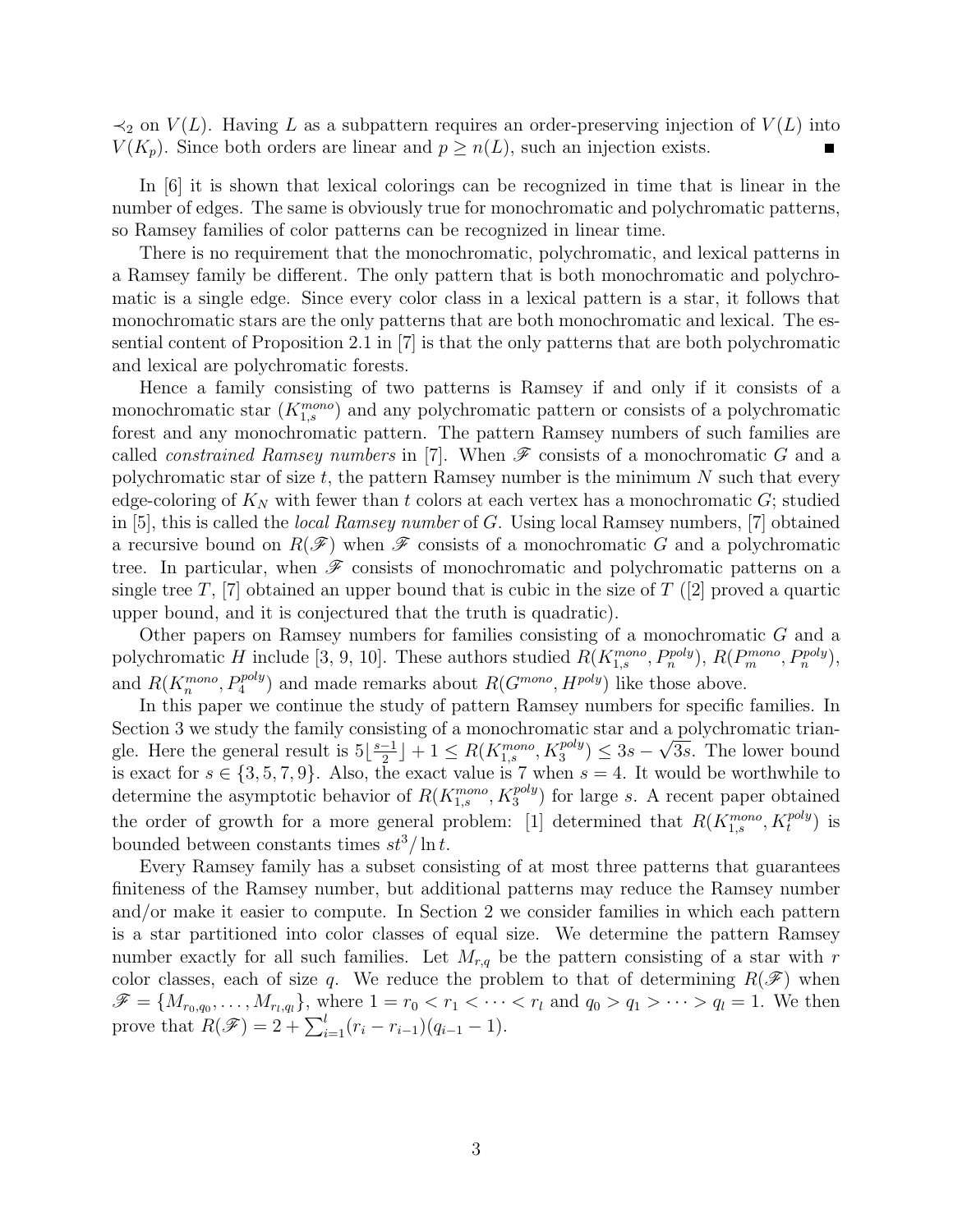### 2 Families of Star Patterns

Consider patterns of the form  $M_{r,q}$ . By Theorem 1.1, every Ramsey family of star patterns has a monochromatic star  $M_{1,q}$  and a polychromatic star  $M_{r,1}$ . Each of these is also lexical, so the remaining patterns are arbitrary. That is, every family containing a monochromatic star and a polychromatic star is a Ramsey family; this motivates our focus on star patterns.

The pattern Ramsey number of a family  $\mathscr F$  is determined by its minimal members; when a coloring contains a pattern, it also contains all its subpatterns. Hence we may assume that no pattern in  $\mathscr F$  contains another. For families of equipartitioned stars, we may therefore assume that  $\mathscr{F} = \{M_{r_0,q_0},\ldots,M_{r_l,q_l}\}\$ , where  $1 = r_0 < r_1 < \cdots < r_l$  and  $q_0 > q_1 > \cdots > q_l = 1.$ 

**Theorem 2.1** If  $\mathscr{F} = \{M_{r_0,q_0}, \ldots, M_{r_l,q_l}\}\$ , with  $1 = r_0 < r_1 < \cdots < r_l$  and  $q_0 > q_1 > \cdots >$  $q_l = 1$ , then  $R(\mathscr{F}) = 1 + f(\mathscr{F})$ , where  $f(\mathscr{F}) = 1 + \sum_{i=1}^{l} (r_i - r_{i-1})(q_{i-1} - 1)$ .

Proof. For the upper bound, consider an edge-coloring of a complete graph that contains no pattern in  $\mathscr{F}$ , and let x be one of the vertices. For  $1 \leq i \leq l$ , at most  $r_i - 1$  colors can each appear on at least  $q_i$  edges incident to x. The color that appears most often appears on at most  $q_0 - 1$  incident edges.

If we list the multiplicities of color usage in nonincreasing order, then we iteratively obtain the most among the first j colors, for all j, if we have  $r_i - r_{i-1}$  colors appearing on  $q_{i-1} - 1$ incident edges for each i. Summing over i shows that x has at most  $f(\mathscr{F})-1$  incident edges. Adding 1 for x bounds the number of vertices by  $f(\mathscr{F})$ , and hence  $R(\mathscr{F}) \leq 1 + f(\mathscr{F})$ .

Let  $n = f(\mathscr{F})$ . To show that  $R(\mathscr{F}) = n + 1$ , we construct an edge-coloring of  $K_n$  with no pattern in  $\mathscr{F}$ . We must match the counting bound established above at each vertex. We construct an edge-coloring of  $K_n$  such that the color pattern on edges at each vertex consists of  $r_i - r_{i-1}$  colors appearing on  $q_{i-1} - 1$  incident edges for each i.

We use induction with respect to lexicographic order on the list  $(r_0, \ldots, r_l)$ . Since  $l \geq 1$ is required and the list is increasing, the base case is  $\mathscr{F} = \{M_{1,s}, M_{2,1}\}.$  We have  $n =$  $1 + (2 - 1)(s - 1) = s$ , and at each vertex we should have one color with  $s - 1$  edges. The construction is a monochromatic copy of  $K_s$ .

For the induction step, we have  $l > 1$  or  $r_1 > 2$ . Let  $t = r_l$ ,  $r = r_{l-1}$ , and  $q = q_{l-1}$ . Let  $\mathscr{F}'$  be the family obtained by replacing t with t − 1 as  $r_l$ . Note that if  $t = r + 1$ , then  $M_{t-1,1}$ is contained in  $M_{r,q}$ , and the family  $\mathscr{F}'$  has the same Ramsey number as the family  $\mathscr{F}''$ obtained by deleting q and t and setting  $q_{l-1} = 1$ , reducing the number of minimal patterns in the family. Since  $t - r - 1 = 0$ , the formula for  $f(\mathscr{F}')$  is the same as that for  $f(\mathscr{F}'')$  in this case, and the list for  $\mathscr{F}''$  is also lexicographically smaller. Hence we really only have one case for the induction step.

Partition  $V(K_n)$  into two sets A and B, where  $|A| = q - 1$  and  $|B| = f(\mathscr{F}')$ . By the induction hypothesis, the complete subgraph induced by B has an edge-coloring in which at each vertex the color pattern is exactly what is desired for  $K_n$  except that it is missing one color class of size  $q-1$ . Add one color class that is the complete graph induced by A together with one vertex  $x$  of  $B$ . It remains to color the edges of the complete bipartite graph with partite sets A and  $B - x$ . Partition  $B - x$  into sets  $X_1, \ldots, X_{t-2}$ , altogether having  $r_i - r_{i-1}$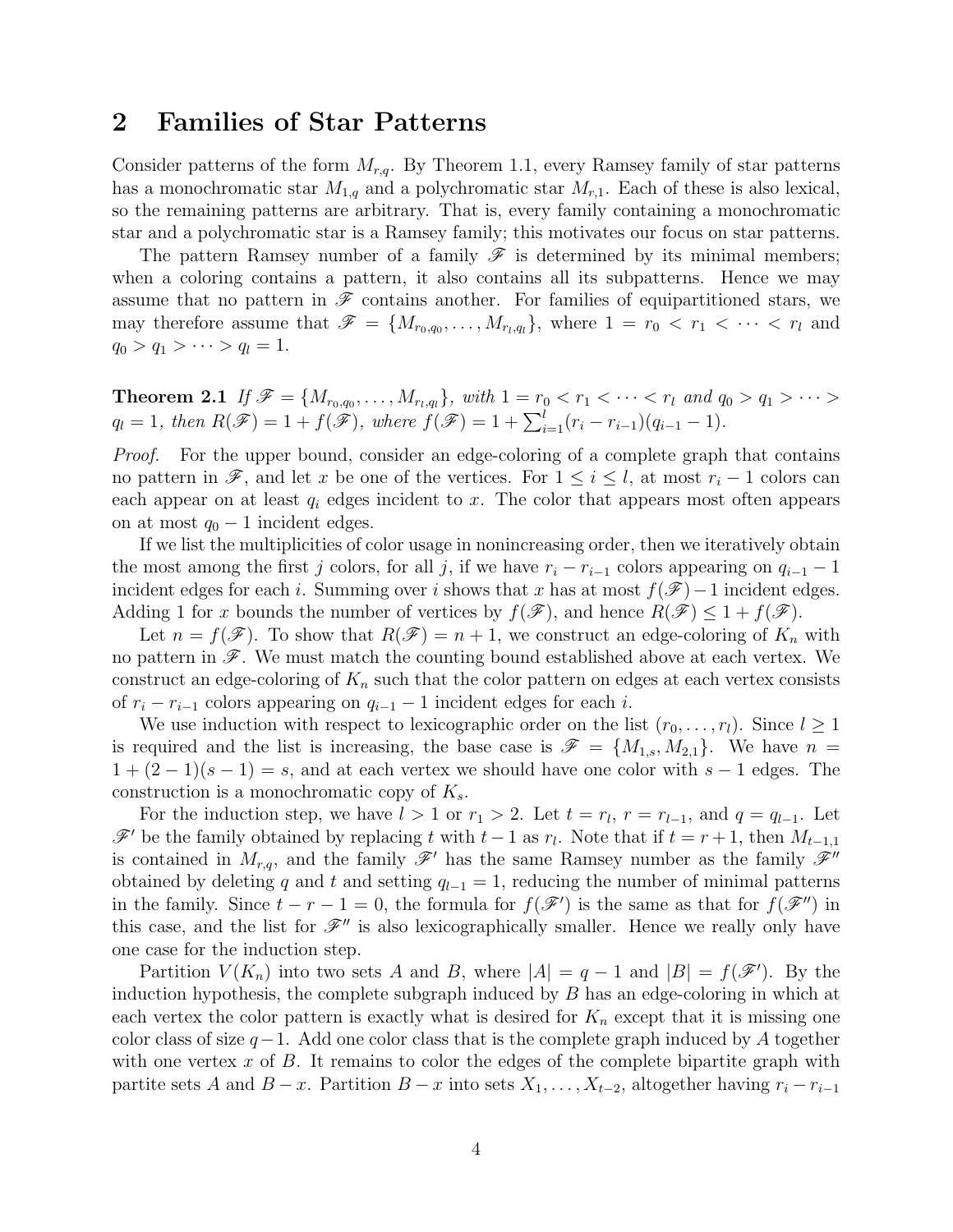sets of size  $q_{i-1} - 1$  for each i. Complete the construction using  $t - 2$  more color classes; the jth such class is the complete bipartite graph whose partite sets are  $A$  and  $X_j$ .

We have now given one additional color class of size  $q-1$  to each vertex of B and all the needed color classes to the vertices of A.

## 3 Monochromatic Stars and Polychromatic Triangles

We now consider the family consisting of a monochromatic star of size s and a polychromatic triangle T. Asymptotically, the upper and lower bounds are 3s and 2.5s. Families consisting of a monochromatic pattern and a polychromatic pattern were studied in [7]. Theorem 3.2 improves Theorem 4.1 of [7], which gives  $2s - 1$  as a lower bound. Theorem 3.1 has no analogue in [7], which gives upper bounds only when the polychromatic pattern is a tree.

Our upper bound follows from a counting argument, and the lower bound arises from a construction involving congruence classes. We discuss the two bounds separately.

We say that a pair of edges is *pure* if the two edges are incident and have the same color.

#### Theorem 3.1  $R({M_{1,s}, T}) \leq 3s$  –  $\overline{3s}$  for  $s \geq 2$ .

*Proof.* Consider an edge-coloring of  $K_n$  with no monochromatic star of size s and no polychromatic triangle. Every triangle must have a pure pair of edges, and every pair of incident edges lies in exactly one triangle. Hence there are at least  $\binom{n}{3}$  $n_3$ ) pure pairs of edges.

On the other hand, we can count the pure pairs of edges by grouping them by their shared vertex. When the multiplicities of colors  $1, \ldots, k$  at vertex v are  $m_1, \ldots, m_k$ , the number of pure pairs incident at v is  $\sum_{i=1}^{k} \binom{m_i}{2}$ . Forbidding  $M_{1,s}$  requires  $m_i \leq s-1$  for each i. The convexity of  $\binom{u}{2}$  $\binom{u}{2}$  implies that the number of pure pairs at v is maximized by greedily choosing multiplicities equal to  $s - 1$  until what remains of  $n - 1$  is less than  $s - 1$ .

In particular, when  $n = 3(s - 1) - x$ , we obtain the most pure pairs at v by having the color multiplicities at v be  $s - 1$ ,  $s - 1$ , and  $s - 2 - x$ . The resulting inequality is

$$
n\left[2\binom{s-1}{2} + \binom{s-2-x}{2}\right] \ge \frac{n}{6}(n-1)(n-2).
$$

Cancel n and set  $n = 3(s-1) - x$ . For  $x = 0$ , we can cancel  $3s - 5$  (when  $s \ge 2$ ) to simplify the inequality to  $\frac{s-2}{2} \geq \frac{3s-4}{6}$  $\frac{d-4}{6}$ , which is impossible. Hence x must be positive. Simplifying yields a quadratic inequality for x in terms of s; it is  $x^2 + 3x + (5-3s) \ge 0$ . Since we already have  $x > 0$ , we obtain  $x \ge \sqrt{3s - 2.75} - 1.5$ .

The resulting inequality for n is  $n \leq 3s - \sqrt{3s - 2.75} - 1.5$ . The upper bound on the Ramsey number exceeds this by 1. Accounting for the 2.75 under the square root still yields a uniform upper bound of  $R(\lbrace M_{1,s}, T \rbrace) \leq 3s - \sqrt{3s}$  for  $s \geq 2$ .  $\blacksquare$ 

#### **Theorem 3.2**  $R(\{M_{1,s}, T\}) \geq 5\left\lfloor \frac{s-1}{2} \right\rfloor$  $\frac{-1}{2}$  | + 1.

*Proof.* For odd s, let  $n = 5(s-1)/2$ . We prove the bound by constructing an edge-coloring of  $K_n$  that avoids  $M_{1,s}$  and T. For even s, using the construction for  $s-1$  then yields  $R({M_{1,s}, T}) \ge R({M_{1,s-1}, T} \ge 5(s-2)/2 + 1.$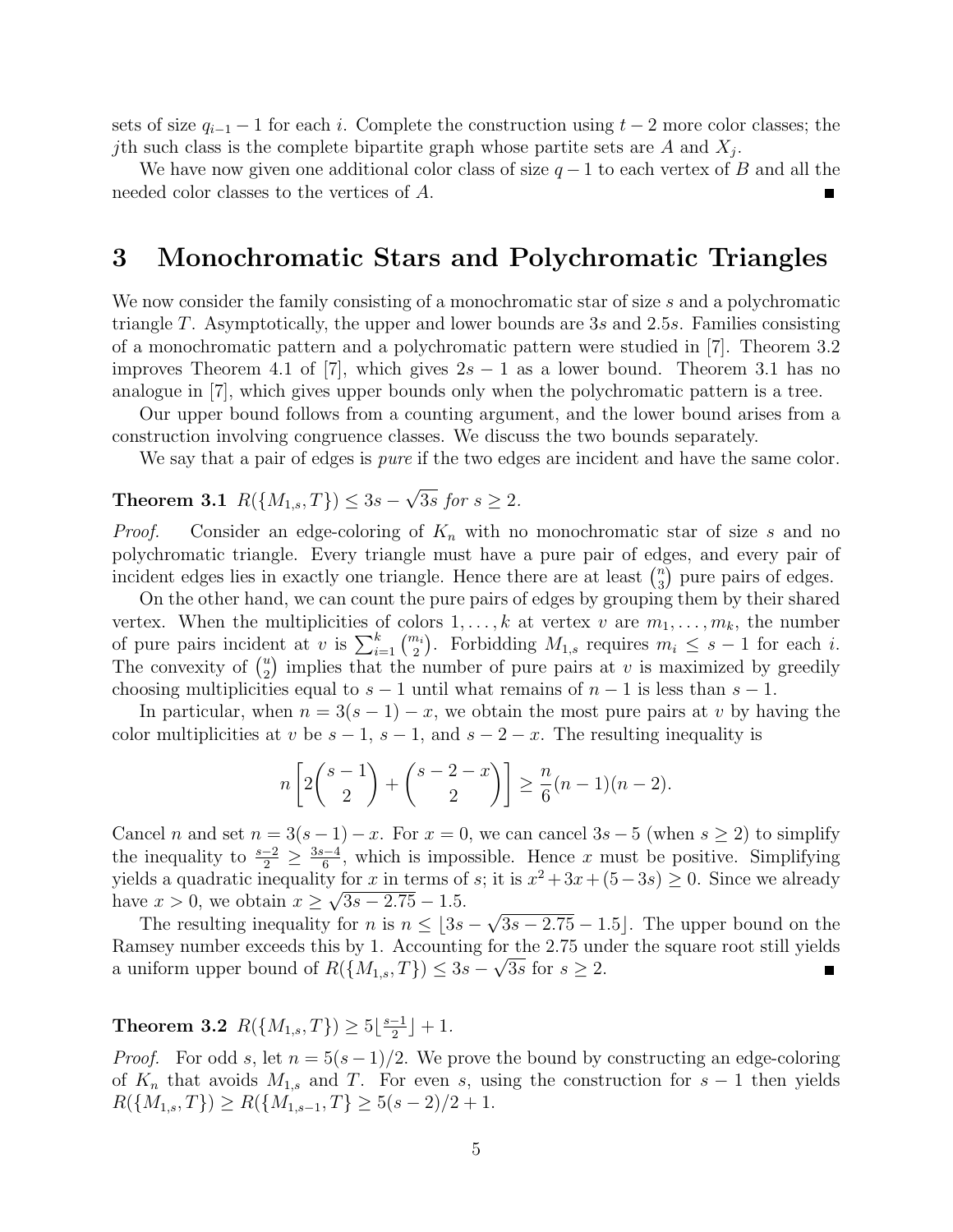For  $s = 3$ , decompose  $K_5$  into two monochromatic cycles in colors 1 and 2. Each color has two edges at each vertex, so there is no  $M_{1,3}$ . Only two colors are used, so there is no T.

For larger odd s, expand each vertex in this edge-coloring of  $K_5$  into a set of size  $(s-1)/2$ . The edges within a set all receive color 3. The edges between two sets all receive the color that was on the corresponding edge in the edge-coloring of  $K_5$ .

Along with the  $(s-3)/2$  incident edges of color 3, each vertex is incident to  $s-1$  edges of color 1 and s – 1 edges of color 2 (going to two of the four other sets), so there is no  $M_{1,s}$ . A copy of T must use all three colors. However, if  $u, v, w$  are distinct vertices with uv having color 3, then uw and vw have the same color. п

The upper and lower bounds are close enough to give exact results for small s.

**Proposition 3.3** If s is odd and  $3 \le s \le 9$ , then  $R({M_{1,s}, T}) = 5(s - 1)/2 + 1$ . Also the value is 7 when  $s = 4$ .

*Proof.* Let  $R(s) = R({M_{1,s}, T})$ . It is immediate that  $R(1) = 2$  and  $R(2) = 3$ .

For the upper bounds, recall from the proof of Theorem 3.1 that  $n < R(s)$  requires at least  $(n-1)(n-2)/6$  pure pairs incident to some vertex. When  $s = 2k + 1$  and  $n = 5k + 1$ , this requires  $2\binom{2k}{2}$  $\binom{2k}{2} + \binom{k}{2}$  $\binom{k}{2} \geq 5k(5k-1)/6$ . For  $k > 0$ , this simplifies to  $k \geq 5$ . Hence  $R(s) \leq 5(s-1)/2 + 1$  when  $s \in \{3, 5, 7, 9\}$ . Equality holds for such s by Theorem 3.2. (Similarly,  $R(11) \in \{26, 27\}$ , and  $R(11) = 27$  requires an edge-coloring of  $K_{26}$  that avoids T and at every vertex has three colors with multiplicities (10, 10, 5).)

We have  $R(4) \ge 7$  by using one color on  $K_{3,3}$  and another on its complement.

The argument of Theorem 3.1 yields  $R(4) \leq 8$ ; we show that  $R(4) \leq 7$ . Let f be an edge-coloring of  $K_7$  avoiding  $M_{1,4}$  and T. Each vertex contributes at most 6 pure pairs, using color multiplicities  $(3,3)$ . The next best is  $(3,2,1)$ , contributing 4 pure pairs. Let U be the set of vertices of type  $(3,3)$ . Since there are 35 triples, 35 pure pairs are needed, so  $|U| \geq 4$ .

Consider  $u, u' \in U$ , and let  $a = f(uu')$ . Each of u and u' has three incident edges not having color a. These edges go to five other vertices, so there exists v with  $f(uv) \neq a \neq 0$  $f(u'v)$ . These edges complete a triangle with  $uu'$ , so  $f(uv) = f(u'v)$ . Hence all vertices of type  $(3, 3)$  have the same two colors a and b on their incident edges.

If some color appears on 11 edges, then that subgraph has degree-sum 22, and some vertex has four incident edges of the same color. Hence three colors must be used among the 21 edges of  $K_7$ , and there is an edge xy of a third color c. This implies that  $|U| \leq 5$ .

If  $|U| = 5$ , then for all  $u \in U$ , we have  $f(ux) = f(uy) \in \{a, b\}$ . Hence u has an odd number of neighbors in U along edges of color  $a$ , and U induces a 5-vertex subgraph of color a in which every vertex has odd degree. This is impossible, so  $|U| = 4$ .

Let z be the third vertex outside U. Since  $z \notin U$ , some color not in  $\{a, b\}$  appears at z. We may assume that  $f(xz) \notin \{a, b\}$ . Since every edge incident to U has color a or b, for  $u \in U$  we have  $f(ux) = f(uy)$  and  $f(ux) = f(uz)$ . Hence each vertex of U has three incident edges of the same color to  $\{x, y, z\}$  and three incident edges of the same color within U. This requires all the edges leaving  $U$  to have the same color, which makes four edges of that color incident to each of  $\{x, y, z\}$ .

We have eliminated all possibilities and conclude that  $R(4) = 7$ .